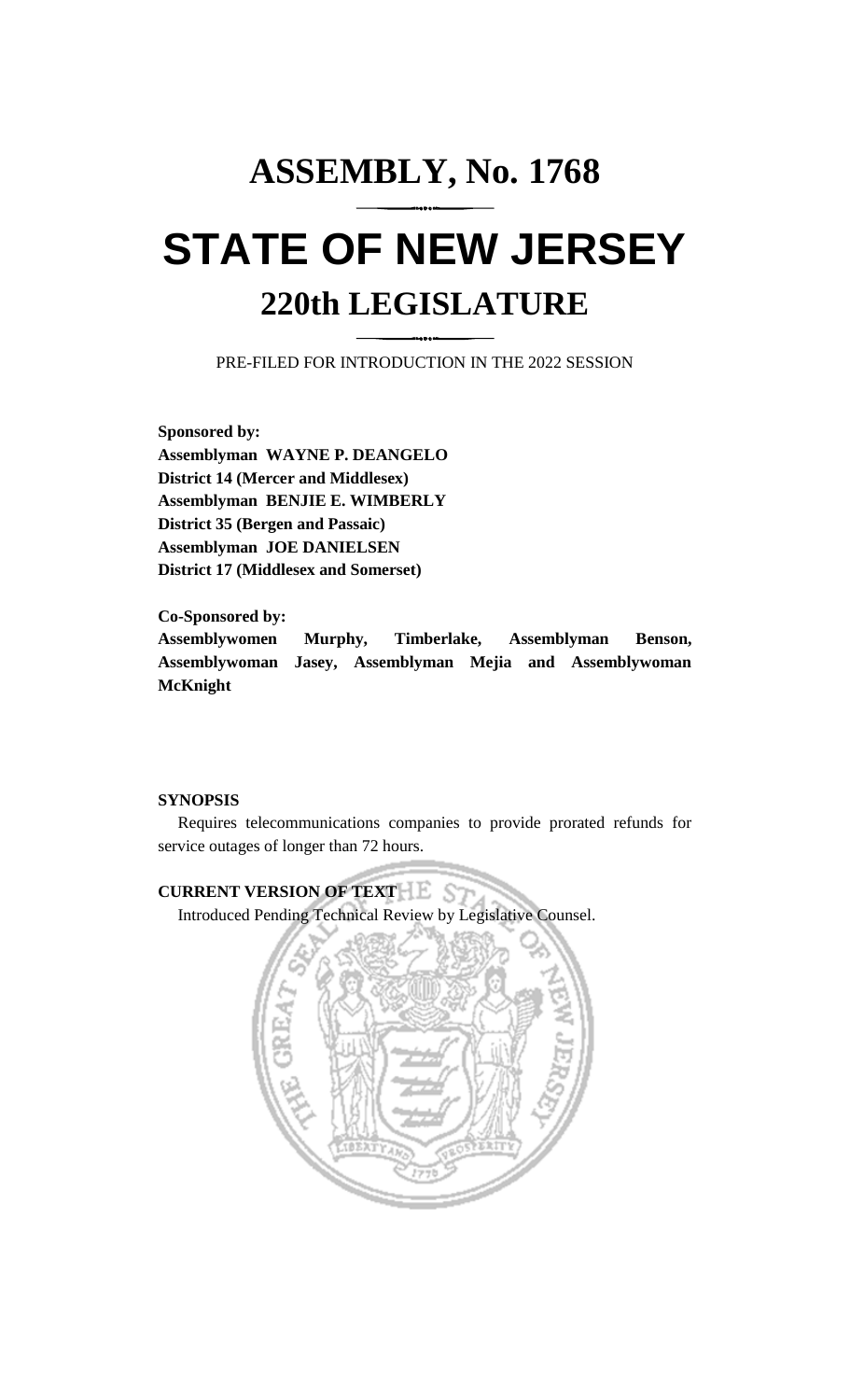#### **A1768** DEANGELO, WIMBERLY

 $\mathcal{D}_{\mathcal{L}}$ 

 **AN ACT** concerning refunds for telecommunications service 2 interruptions and amending P.L.1991, c.428 and P.L.2007, c.195. 

 **BE IT ENACTED** *by the Senate and General Assembly of the State of New Jersey:*

 1. Section 4 of P.L.1991, c.428 (C.48:2-21.19) is amended to read as follows:

 4. a. Notwithstanding the provisions of R.S.48:2-18, R.S.48:2-21, section 31 of P.L.1962, c.198 (C.48:2-21.2), R.S.48:3-1, or any other law to the contrary, the board shall not regulate, fix, or prescribe the rates, tolls, charges, rate structures, terms and conditions of service, rate base, rate of return, and cost of service, of competitive services. The board may require the local exchange telecommunications company or interexchange telecommunications carrier to file and maintain tariffs for competitive telecommunications services.

 b. The board is authorized to determine, after notice and hearing, whether a telecommunications service is a competitive service. In making such a determination, the board shall develop standards of competitive service which, at a minimum, shall include evidence of ease of market entry; presence of other competitors; and the availability of like or substitute services in the relevant geographic area.

 c. The board may determine, by rule, order, or in accordance with the provisions of a plan filed pursuant to subsection a. of section 3 of **[**this act**]** P.L.1991, c.428 (C.48:2-21.18), what reports are necessary to monitor the competitiveness of any telecommunications service.

 d. The board shall have the authority to reclassify any telecommunications service that it has previously found to be competitive if, after notice and hearing, it determines that sufficient competition is no longer present, upon application of the criteria set forth in subsection b. of this section. Upon such a reclassification, the provisions of subsection a. of this section shall no longer apply and the board may determine such rates for that telecommunications service which it finds to be just and reasonable. The board, however, shall continue to monitor the telecommunications service and, whenever the board shall find that the telecommunications service has again become sufficiently competitive pursuant to subsection b. of this section, the board shall again apply the provisions of subsection a. of this section.

 e. Notwithstanding the provisions of subsection a. of this section, the following safeguards shall apply to the offering of any competitive service by a local exchange telecommunications company:

 (1) the local exchange telecommunications company shall unbundle each noncompetitive service which is incorporated in the

**EXPLANATION – Matter enclosed in bold-faced brackets [thus] in the above bill is not enacted and is intended to be omitted in the law.**

**Matter underlined thus is new matter.**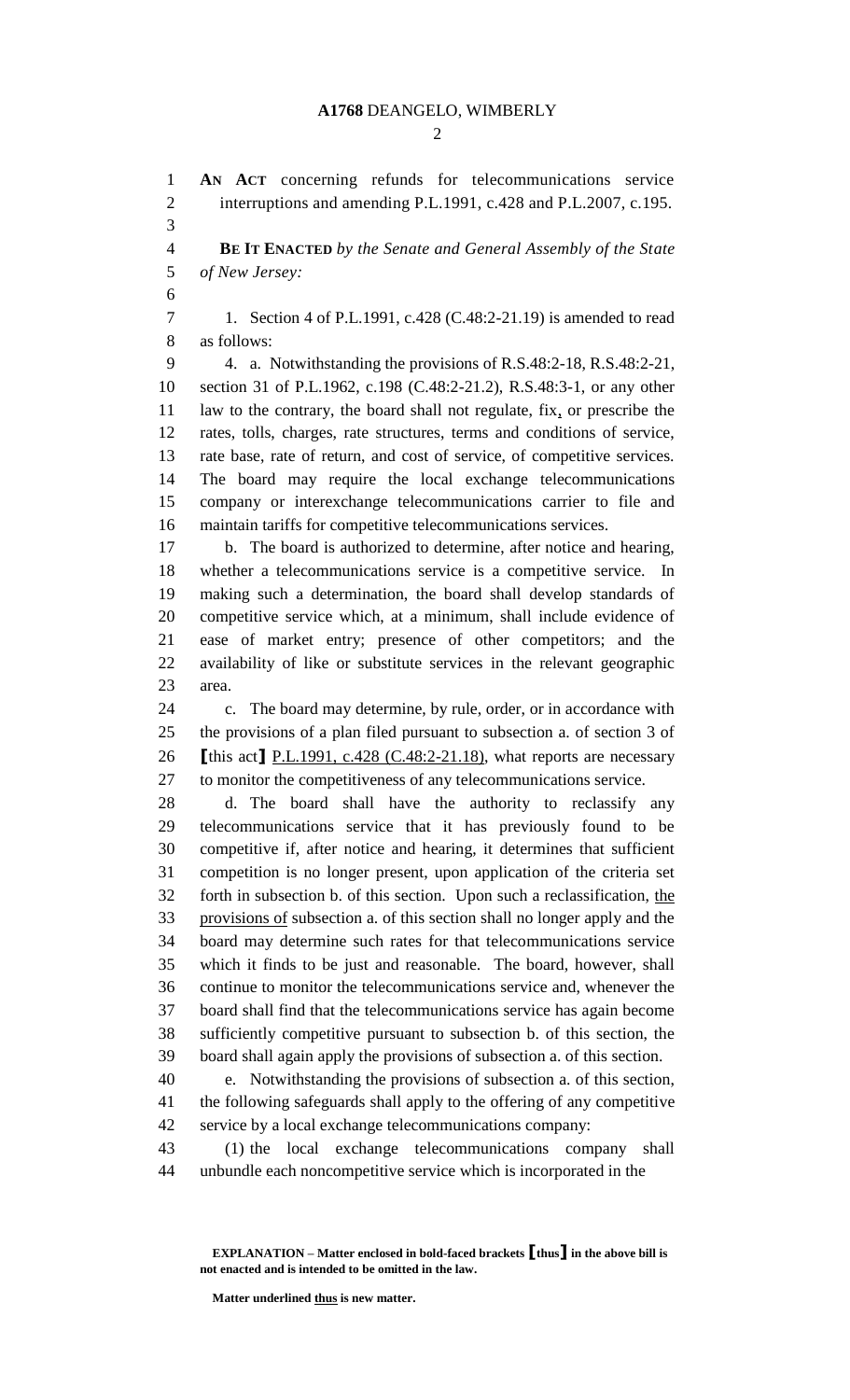competitive service and shall make all such noncompetitive services separately available to any customer under tariffed terms and conditions, including price, that are identical to those used by the local exchange telecommunications company in providing its competitive service; (2) the rate which a local exchange telecommunications company charges for a competitive service shall exceed the rates charged to others for any noncompetitive services used by the local exchange telecommunications company to provide the competitive service; (3) tariffs for competitive services filed with the board shall either be in the public records, or, if the board determines that the rates are proprietary, shall be filed under seal and made available under the terms of an appropriate protective agreement, such as those used in cases before the board; **[**and**]** (4) nothing in **[**this act**]** P.L.1991, c.428 (C.48:2-21.16 et seq.) shall limit the authority of the board, pursuant to R.S.48:3-1, to ensure that local exchange telecommunications companies do not make or impose unjust preferences, discriminations, or classifications for 19 noncompetitive services; and (5) the local exchange telecommunications company shall, on a prorated basis, adjust a customer's bill, or provide a credit to a customer, who has experienced a service interruption for a period of more than 72 hours. The local exchange telecommunications company 24 shall not require the customer to take any action in order to receive a bill adjustment or credit under this section. f. The board shall require a public utility, as defined in R.S.48:2- 27 13, that provides telephone service and is subject to regulation by the board, on a prorated basis, to adjust a customer's bill, or provide a 29 credit to a customer, who has experienced a service interruption for a period of more than 72 hours. The telephone public utility shall not require the customer to take any action in order to receive a bill adjustment or credit under this section. (cf: P.L.2017, c.77, s.1) 2. Section 4 of P.L.2007, c.195 (C.48:17-35) is amended to read as follows: 4. a. Except as otherwise provided in **[**this act**]** P.L.2007, c.195 (C.48:17-32 et seq.), notwithstanding any other provision of law, rule, regulation, or order to the contrary, neither the State, nor any department, agency, board, or commission thereof, nor any political subdivision of the State shall enact, adopt, or enforce any law, ordinance, resolution, rule, regulation, order, standard, or other provision, either directly or indirectly, having the force and effect of law that regulates, or has the effect of regulating, the rates, terms, and conditions of VoIP service or IP-enabled service offered to customers. b. Notwithstanding the provisions of subsection a. of this section, or any other law, rule, order, or regulation, the Board of Public Utilities shall require a company that provides a VoIP service or IP-